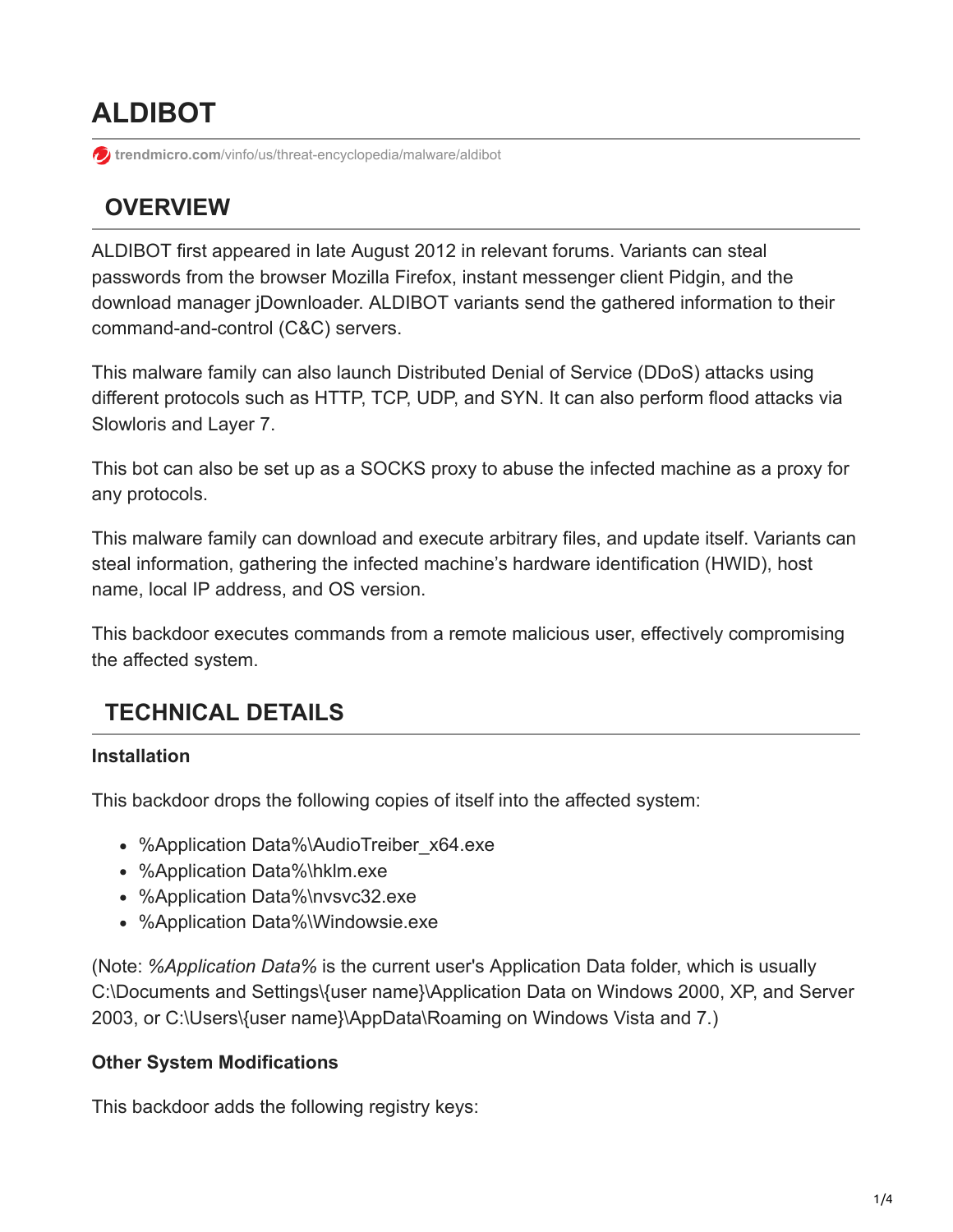HKEY\_LOCAL\_MACHINE\SOFTWARE\Microsoft\ Active Setup\Installed Components\{random}

It adds the following registry entries:

HKEY\_CURRENT\_USER\Software\Microsoft\ Windows\CurrentVersion\Run Audio Treiber x64 = "%Application Data%\AudioTreiber\_x64.exe"

HKEY\_LOCAL\_MACHINE\SOFTWARE\Microsoft\ Windows\CurrentVersion\Run Audio Treiber x64 = "%Application Data%\AudioTreiber\_x64.exe"

HKEY\_LOCAL\_MACHINE\SOFTWARE\Microsoft\ Active Setup\Installed Components\{random} Audio Treiber x64 = ""%Application Data%\AudioTreiber\_x64.exe /ActiveX""

HKEY\_LOCAL\_MACHINE\SYSTEM\CurrentControlSet\ Services\SharedAccess\Parameters\ FirewallPolicy\StandardProfile\AuthorizedApplications\ List %Application Data%\AudioTreiber\_x64.exe = "%Application Data%\AudioTreiber\_x64.exe:\*:Enabled:"

HKEY\_CURRENT\_USER\Software\Microsoft\ Windows\CurrentVersion\Run c0xG3w0pwDWmTic = "%Application Data%\hklm.exe"

HKEY\_LOCAL\_MACHINE\SOFTWARE\Microsoft\ Windows\CurrentVersion\Run c0xG3w0pwDWmTic = "%Application Data%\hklm.exe"

```
HKEY_LOCAL_MACHINE\SYSTEM\CurrentControlSet\
Services\SharedAccess\Parameters\
FirewallPolicy\StandardProfile\AuthorizedApplications\
List
%Application Data%\hklm.exe = "%Application Data%\hklm.exe:*:Enabled:"
```
HKEY\_CURRENT\_USER\Software\Microsoft\ Windows\CurrentVersion\Run NVidia Physx Service = "%Application Data%\nvsvc32.exe"

HKEY\_LOCAL\_MACHINE\SOFTWARE\Microsoft\ Windows\CurrentVersion\Run NVidia Physx Service = "%Application Data%\nvsvc32.exe"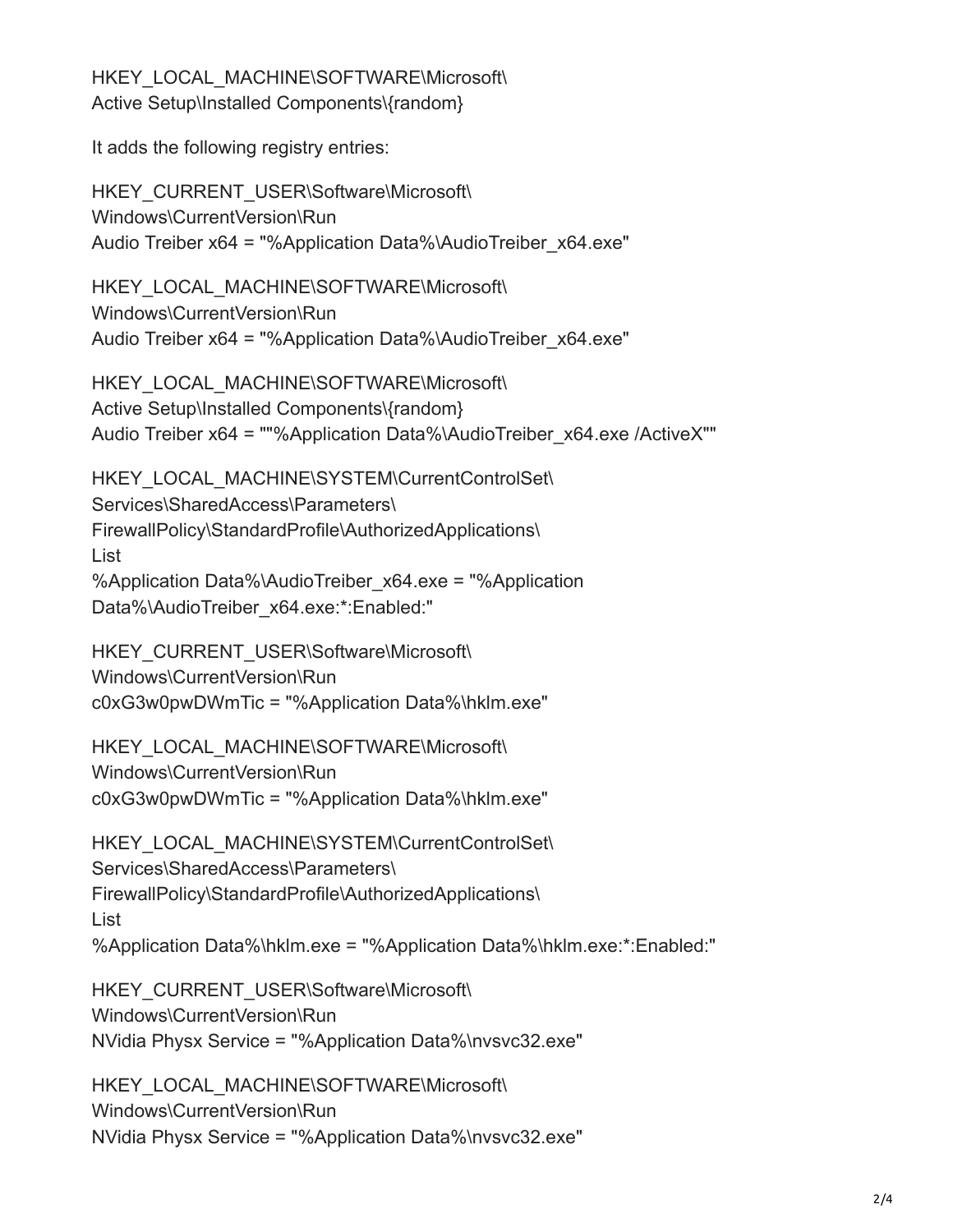HKEY\_LOCAL\_MACHINE\SOFTWARE\Microsoft\ Active Setup\Installed Components\{random} NVidia Physx Service = ""%Application Data%\nvsvc32.exe /ActiveX""

HKEY\_CURRENT\_USER\Software\Microsoft\ Windows\CurrentVersion\Run KyKEJSLY1Nb07ie = "%Application Data%\Windowsie.exe"

HKEY\_LOCAL\_MACHINE\SOFTWARE\Microsoft\ Windows\CurrentVersion\Run KyKEJSLY1Nb07ie = "%Application Data%\Windowsie.exe"

HKEY\_LOCAL\_MACHINE\SOFTWARE\Microsoft\ Active Setup\Installed Components\{random} KyKEJSLY1Nb07ie = ""%Application Data%\Windowsie.exe /ActiveX""

HKEY\_CURRENT\_USER\Software\Microsoft\ Windows\CurrentVersion\Run sw9YAYyV3loUuvj = "%Application Data%\AudioTreiber\_x64.exe"

HKEY\_LOCAL\_MACHINE\SOFTWARE\Microsoft\ Windows\CurrentVersion\Run sw9YAYyV3loUuvj = "%Application Data%\AudioTreiber\_x64.exe"

HKEY\_LOCAL\_MACHINE\SOFTWARE\Microsoft\ Active Setup\Installed Components\{random} sw9YAYyV3loUuvj = ""%Application Data%\AudioTreiber\_x64.exe /ActiveX""

#### **Backdoor Routine**

This backdoor executes the following commands from a remote malicious user:

- StartHTTP starts an HTTP DDoS attack
- StartSlowloris starts a Slowloris DDoS attack
- StartTCP starts a TCP DDoS attack
- StartSSYN starts SYN DDoS attack
- StartLayer7 starts Layer 7 DDoS attack
- StopHTTPDDoS stops an HTTP DDoS attack
- StopTCPDDoS stops a TCP DDoS attack
- StopDDoS stops all DDoS attack
- DownloadEx downloads and executes file
- startUDP starts a UDP DDoS attack
- OpenWebSite visits sites
- CreateSocks creates SOCKS5 proxy
- StealData performs password stealing capability